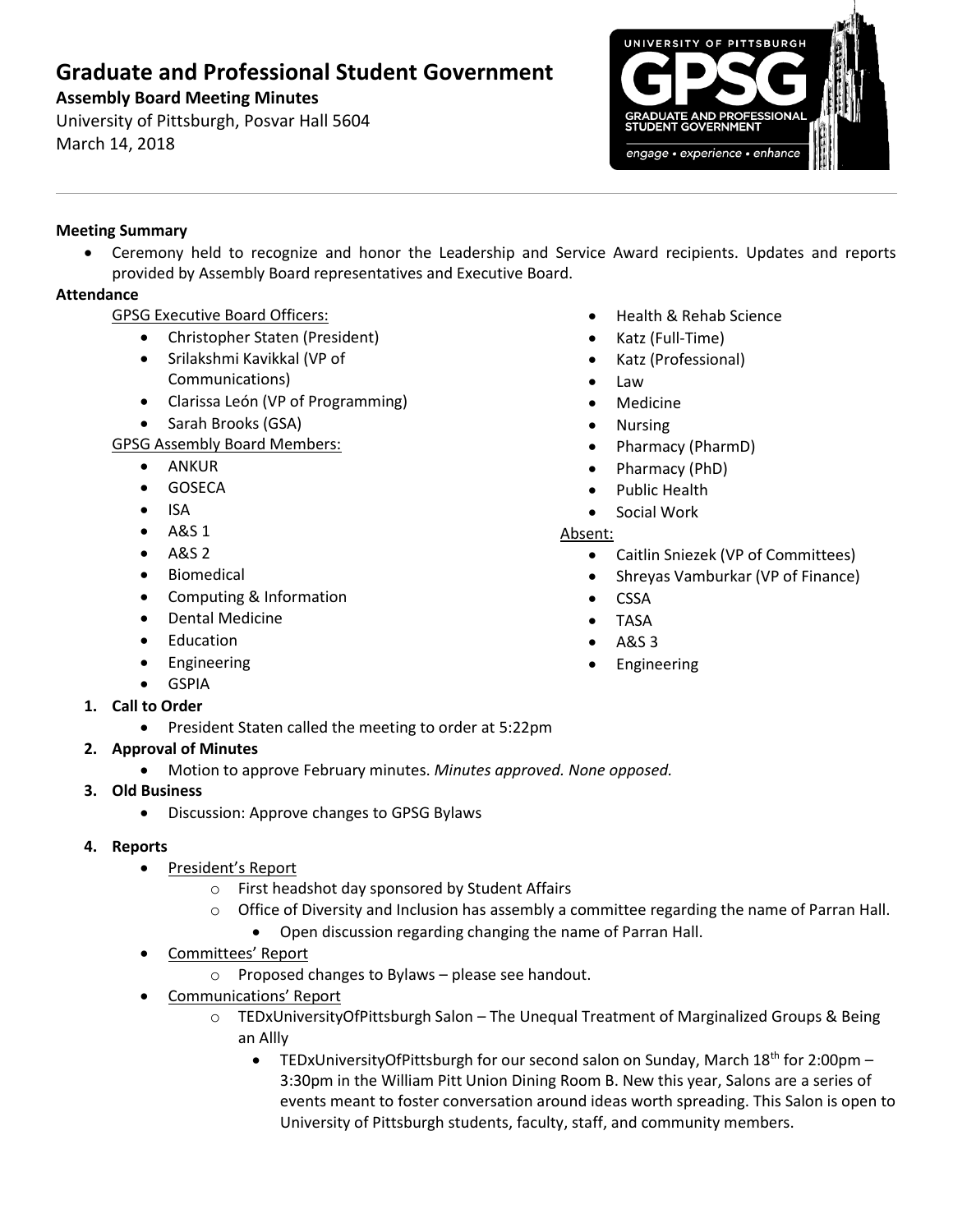- Sara Goodkind is Associate Professor of Social Work, Sociology, and Gender, Sexuality, and Women's Studies at the University of Pittsburgh. Her research focuses on marginalized youth and the inequities they experience.
- $\circ$  AB Student Leaders Spotlight Be featured on our Facebook page:<http://bit.ly/GPSGspotlight>
- $\circ$  Professional Headshots next session is on March 16<sup>th</sup> @ WPU 301
- Finance's Report
	- o GPSG Financial Report
		- GPSG and GSA's expenses
		- February Travel Grants
			- a. Discussion regarding awarded travel grants. New ideas provided:
				- *i.* Percentage of allocations determined per school or regarding what is being presented, or allocate each month's budget regarding the trends of applicants in previous years and adjusting that month's budget as necessary.
				- *ii.* In certain fields, poster sessions are the one opportunity for students to have chances to present papers and talks.
				- *iii.* Other students note that GPSG has stayed on trend and allocated the budget well.
		- Supplemental Funding
- Programming's Report
	- o Two events for March:
		- Row House Movie Night March  $17<sup>th</sup>$
		- $\bullet$  Moby Dick Pitt Arts Event March 17<sup>th</sup>
	- o Spring Formal
		- Potential sites: Pittsburgh Zoo, Carnegie Science Center, Phipps Conservatory
- Executive Administrator's Report
	- o 2018 2019 Executive Board Elections
		- Candidate campaigning March 12 March 18
		- Elections: March 19 March 25
	- o 2018 2019 Executive Administrator Hiring
		- Applications due March  $13<sup>th</sup>$
- Assembly Board Member Reports
	- o *Arts & Sciences*
		- No report
	- o *Biomedical*
		- No report
	- o *Dental Medicine*
		- No report
	- o *Education*
		- Service Project American Educational Research Association Conference in April a. Collecting new and old books to donate to students in low-income schools
		- Looking to create a program for international students to support their academic writing
			- a. Hoping to seek a partnership with different schools
	- o *Engineering*
		- No report
	- o *GSPIA*
		- No report
	- o *School of Computing & Information*
		- Monthly social hour held in March
			- a. Organized Lantern Night and talent show, which is hosted every month.
	- o *Katz (Full Time)*
		- Asian Culture Night held on March  $16<sup>th</sup>$